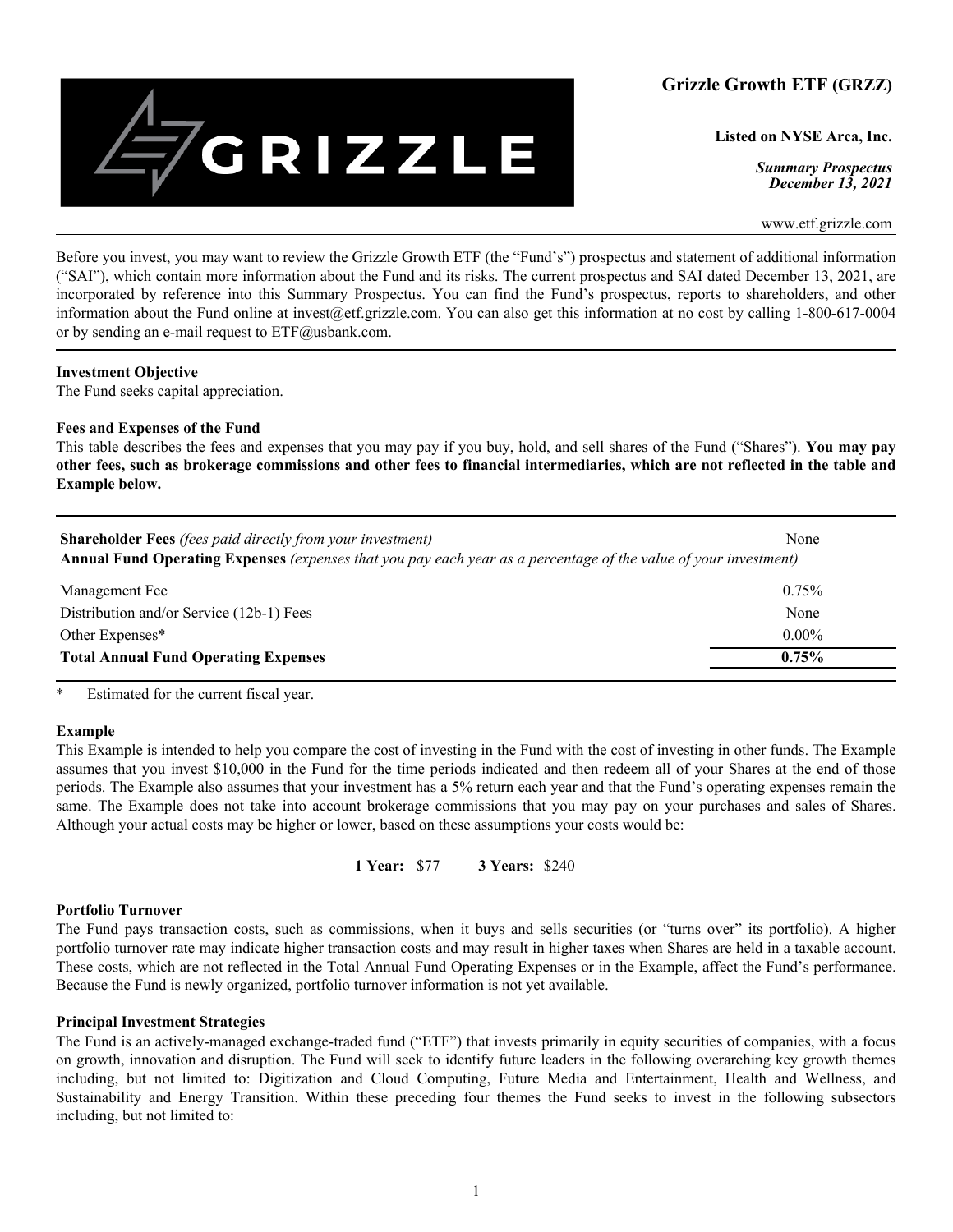| <b>Sub-Sectors</b>                         | <b>Theme</b>                                                                                  | <b>Description</b>                                                                                                                                                                                                                                                                                                                                                                                                           |
|--------------------------------------------|-----------------------------------------------------------------------------------------------|------------------------------------------------------------------------------------------------------------------------------------------------------------------------------------------------------------------------------------------------------------------------------------------------------------------------------------------------------------------------------------------------------------------------------|
| Automobile<br>Manufacturers                | <b>Electronic Vehicles</b>                                                                    | Companies in the business of creating electrified vehicles (including hybrid<br>vehicles) and vehicles that run using other renewable sources of energy                                                                                                                                                                                                                                                                      |
| Cannabis                                   | Cannabis                                                                                      | Companies that cultivate, distribute and sell cannabis products; Companies that<br>research medical uses for cannabis and create medical formulations of cannabis                                                                                                                                                                                                                                                            |
| Casinos and Gaming                         | <b>Online Gambling</b>                                                                        | Companies that provide online or brick and mortar platforms for placing<br>wagers on sporting events                                                                                                                                                                                                                                                                                                                         |
| Communication Services Media and Streaming | Services                                                                                      | Companies in the business of creating unique media content and/or devices to<br>stream content into homes                                                                                                                                                                                                                                                                                                                    |
| Energy                                     | <b>Energy and Energy</b><br>Transition                                                        | Companies engaged in drilling, producing, storing and transporting oil and/or<br>natural gas                                                                                                                                                                                                                                                                                                                                 |
| <b>Financial Services</b>                  | Future of Finance                                                                             | Companies creating novel lending and payment solutions and facilitating such<br>transactions; Companies creating diversified capital markets services and<br>access to emerging asset classes (e.g., cryptocurrency exchanges)                                                                                                                                                                                               |
| Healthcare                                 | Biotechnology and Novel<br>Drug Research and<br>Treatment (including<br>medical psychedelics) | Companies engaged in the genetic manipulation of microorganisms, the<br>manufacturing of medicinal drugs and research and application of novel<br>pharmaceutical formulations (including legally-derived psychedelic medicines<br>that bind to specific serotonin receptors and cause changes in perception and<br>cognition in the pursuit of treating mental diseases such as PTSD and clinically<br>resistant depression) |
| Industrials                                | Renewable Energy<br>(Wind and Solar)                                                          | Companies engaged in building solar power systems and other renewable<br>energy systems (e.g., wind, solar and energy storage)                                                                                                                                                                                                                                                                                               |
| <b>Information Technology</b>              | Software as a Service,<br>Microprocessors,<br>Robotics, and<br>Autonomous<br>Technologies     | Companies that create software programs and computer hardware for<br>corporations and individual consumers and companies that provide equipment,<br>an interconnected system or subsystem of equipment or software that is used in<br>the acquisition, storage, manipulation, management, movement, control,<br>display, switching, interchange, transmission or reception of data or<br>information                         |
| Materials                                  | Green Technology                                                                              | Companies engaged in using new technology to create renewable materials                                                                                                                                                                                                                                                                                                                                                      |
|                                            | Electric Metals and<br>Infrastructure                                                         | Companies engaged in mining the raw materials that will support the growth in<br>infrastructure and renewable energy ecosystems (e.g., solar panels, battery<br>storage, wind turbines and hydrogen fuel cells)                                                                                                                                                                                                              |
| Media and Entertainment Esports/Gaming     |                                                                                               | Companies engaged in video game publishing, creating interactive worlds and<br>e-sports                                                                                                                                                                                                                                                                                                                                      |
| Packaged Foods and<br>Meats                | Plant Based Foods                                                                             | Companies creating novel new food formulations, such as plant based meats<br>and dairy                                                                                                                                                                                                                                                                                                                                       |

Grizzle Investment Management LLC (the "Adviser"), the investment adviser to the Fund, uses a proprietary internal fundamental research and analysis to identify companies well-positioned for growth within the targeted sectors. The Adviser will use its research and fundamental analysis findings to determine the Fund's industry allocations within each sector and select individual securities within each industry. A quantitative screening overlay will be used to identify prospective companies in addition to deep fundamental analysis.

The Fund's portfolio is expected to consist of 30 to 60 equity securities, and may be comprised of common stock and depositary receipts of U.S. and foreign issuers of any market capitalization. The Fund's exposure to foreign issuers may include issuers in both developed and emerging market countries. Emerging market countries are those countries with low- to middle-income economies as classified by the World Bank or included in any of the Morgan Stanley Capital International (MSCI) emerging markets indices. In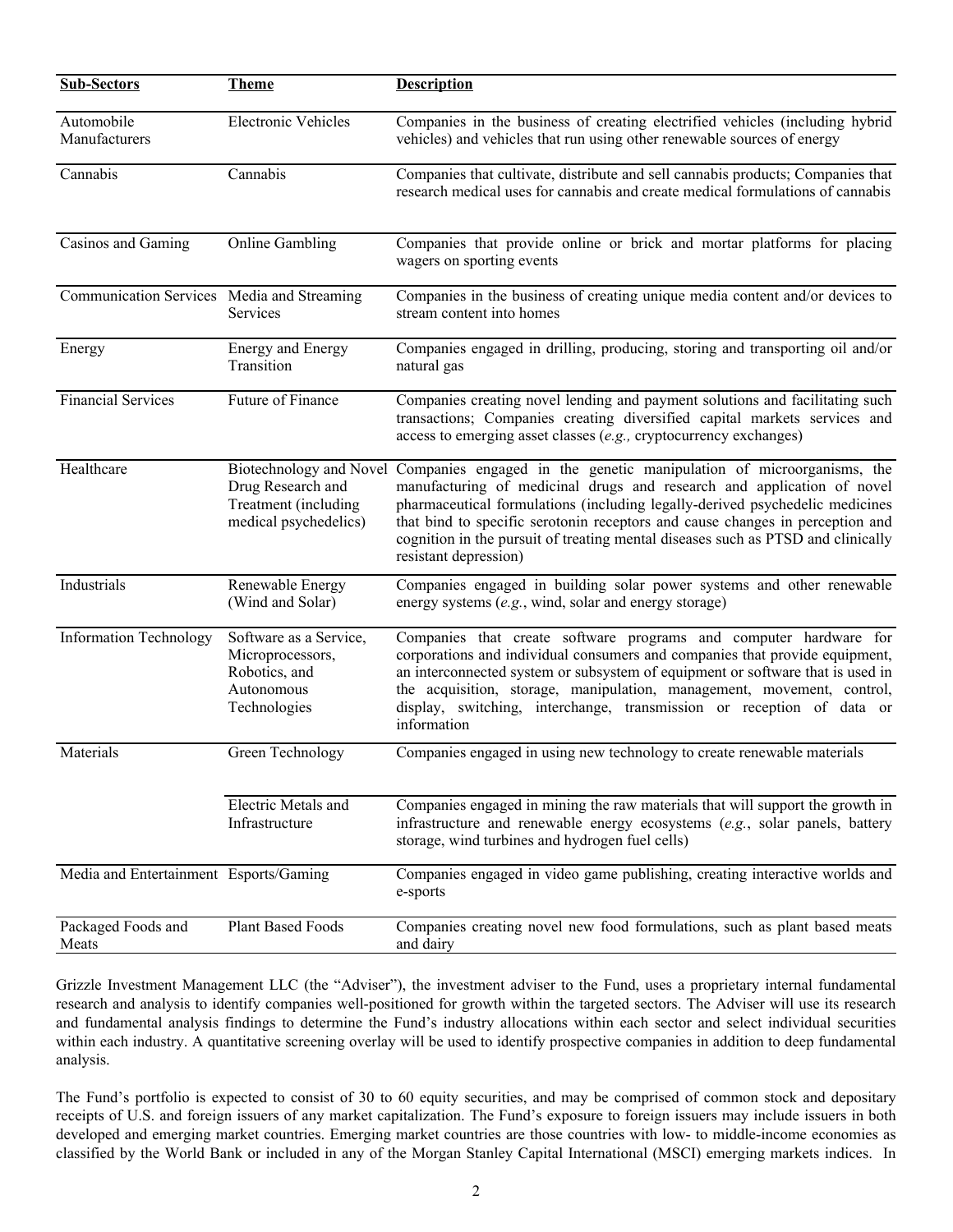addition, the Adviser may opportunistically invest in options to both enhance the Fund's return and seek to provide downside risk protection for specific positions in the portfolio. The Adviser uses proprietary valuation models and analysis of historical portfolio profit and loss information to identify favorable risk-managed option trading opportunities, including use of covered calls (selling calls on stock positions in the portfolio) and selling an option and buying another to bet on the direction of a stock while capping both the downside risk (*i.e.*, risk of loss) and upside performance (*i.e.*, limiting participation in any gain).

While the Fund's exposure to sectors may change over time, as of the date of this Prospectus, the Fund had significant exposure to companies in the Information Technology Sector.

The Fund is considered to be non-diversified, which means that it may invest more of its assets in the securities of a single issuer or a smaller number of issuers than if it were a diversified fund.

# **Principal Investment Risks**

The principal risks of investing in the Fund are summarized below. The principal risks are presented in alphabetical order to facilitate finding particular risks and comparing them with those of other funds. Each risk summarized below is considered a "principal risk" of investing in the Fund, regardless of the order in which it appears. As with any investment, there is a risk that you could lose all or a portion of your investment in the Fund. Some or all of these risks may adversely affect the Fund's net asset value ("NAV"), trading price, yield, total return and/or ability to meet its objective. The following risks could affect the value of your investment in the Fund:

- **Associated Risk of Investing in Sectors.** To the extent the Fund invests more heavily in particular sectors of the economy, its performance will be especially sensitive to developments that significantly affect those sectors. The Fund may invest a significant portion of its assets in the following sectors and, therefore, the performance of the Fund could be negatively impacted by events affecting each of these sectors.
	- **Automobile Sector.** The automobiles industry can be highly cyclical, and companies in the industry may suffer periodic operating losses. The automobiles industry also can be significantly affected by labor relations and fluctuating component prices. Companies in the automobiles industry, particularly those in the electric vehicles industry, may be affected by the obsolescence of existing technology, short product cycles, falling prices and profits, competition from new market entrants and general economic conditions. While most of the major manufacturers are large, financially strong companies, many others are small and can be non-diversified in both product line and customer base. Additionally, developments in automotive technologies (*e.g.*, autonomous vehicle technologies) may require significant capital expenditures that may not generate profits for several years, if any. Companies in the automobiles industry may be significantly subject to government policies and regulations regarding imports and exports of automotive products. Governmental policies affecting the automotive industry, such as taxes, tariffs, duties, subsidies, and import and export restrictions on automotive products can influence industry profitability. In addition, such companies must comply with environmental laws and regulations, for which there may be severe consequences for non-compliance. Legislative or regulatory changes and increased government supervision also may affect companies in the automobiles industry.
	- **Cannabis Sector.**
		- **United States Regulatory Risks of the Cannabis Industry.** The possession and use of marijuana, even for medical purposes, is illegal under federal and certain states' laws, which may negatively impact the value of the Fund's investments. Use of marijuana is regulated by both the federal government and state governments, and state and federal laws regarding marijuana often conflict. Even in those states in which the use of marijuana has been legalized, its possession and use remains a violation of federal law. Federal law criminalizing the use of marijuana pre-empts state laws that legalize its use for medicinal and recreational purposes. Actions by federal agencies, such as increased enforcement of current federal marijuana laws and the prosecution of nonviolent federal drug crimes by the U.S. Department of Justice ("DOJ"), could produce a chilling effect on the industry's growth and discourage banks from expanding their services to cannabis companies where such services are currently limited. Any of these outcomes would negatively affect the profitability and value of the Fund's investments and even its ability to pursue its stated investment objective. The conflict between the regulation of marijuana under federal and state law creates volatility and risk for all cannabis companies.

Because marijuana is a Schedule I controlled substance under the Controlled Substances Act ("CSA"), meaning that it has a high potential for abuse, has no currently "accepted medical use" in the United States, lacks accepted safety for use under medical supervision, and may not be prescribed, marketed or sold in the United States, few drug products containing cannabis or cannabis extracts have been approved for use by the FDA or obtained registrations for commercial production from the U.S. Drug Enforcement Agency ("DEA"), and there is no guarantee that such products will ever be legally produced or sold in the U.S. cannabis companies in the U.S. that engage in research, manufacturing, distributing, importing or exporting, or dispensing controlled substances must be registered (licensed) to perform these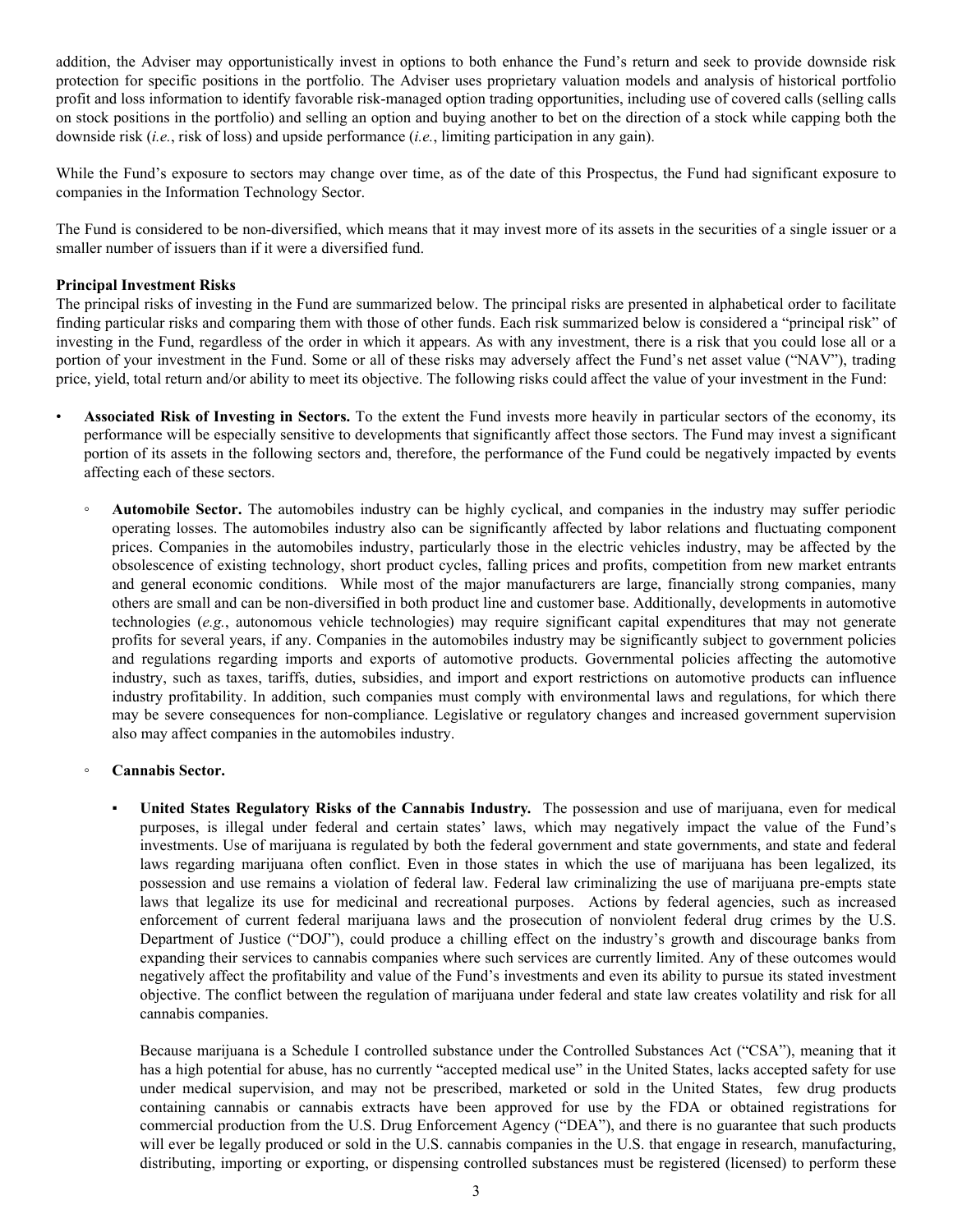activities and have the security, control, recordkeeping, reporting and inventory mechanisms required by the DEA to prevent drug loss and diversion. Failure to obtain the necessary registrations or comply with necessary regulatory requirements may significantly impair the ability of certain companies in which the Fund invests to pursue medical marijuana research or to otherwise cultivate, possess or distribute marijuana. In addition, because cannabis is a Schedule I controlled substance, Section 280E of the Internal Revenue Code of 1986, as amended ("Internal Revenue Code") applies by its terms to the purchase and sale of medical-use cannabis products and provides that no deduction or credit is allowed for expenses incurred during a taxable year "in carrying on any trade or business if such trade or business (or the activities which comprise such trade or business) consists of trafficking in controlled substances (within the meaning of Schedules I and II of the CSA) which is prohibited by federal law or the law of any state in which such trade or business is conducted." The disallowance of such tax deductions will likely affect the value of cannabis companies.

- *Non-U.S. Regulatory Risks of the Cannabis Industry.* Laws and regulations related to the possession, use (medical and recreational), sale, transport and cultivation of marijuana vary throughout the world, and the Fund will only invest in non-U.S. cannabis companies if such companies are operating legally in the relevant jurisdiction. Even if a company's operations are permitted under current law, they may not be permitted in the future, in which case such company may not be in a position to carry on its operations in its current locations. Additionally, controlled substance legislation differs between countries and legislation in certain countries may restrict or limit the ability of certain companies in which the Fund invests to sell their products.
- **Operational Risks of the Cannabis Industry.** Companies involved in the cannabis industry face intense competition, may have limited access to the services of banks, may have substantial burdens on company resources due to litigation, complaints or enforcement actions, and are heavily dependent on receiving necessary permits and authorizations to engage in medical cannabis research or to otherwise cultivate, possess or distribute cannabis. Because the cultivation, possession, and distribution of cannabis is in all circumstances illegal under United States federal law, federally regulated banking institutions may be unwilling to make financial services available to growers and sellers of cannabis.
- **Communications Services Sector.** Communications services companies are subject to extensive government regulation. The costs of complying with governmental regulations, delays or failure to receive required regulatory approvals, or the enactment of new adverse regulatory requirements may adversely affect the business of the such companies. Companies in the Communications Services Sector can also be significantly affected by intense competition, including competition with alternative technologies such as wireless communications (including with 5G and other technologies), product compatibility, consumer preferences, rapid product obsolescence, and research and development of new products. Technological innovations may make the products and services of such companies obsolete. Media content creation carries risks of changing consumer tastes and running afoul of FCC content guidelines, which could result in large fines or the loss of regulatory licenses. Media companies collect significant amounts of personal consumer data and are at risk of data breaches and fines for the unauthorized and unplanned public release of sensitive consumer data.
- **Energy Sector.** The Energy Sector is comprised of energy, industrial, infrastructure, and logistics companies, and will therefore be susceptible to adverse economic, environmental, business, regulatory, or other occurrences affecting that sector. The Energy Sector has historically experienced substantial price volatility. At times, the performance of these investments may lag the performance of other sectors or the market as a whole. Companies operating in the Energy Sector are subject to specific risks, including, among others, fluctuations in commodity prices; reduced consumer demand for commodities such as oil, natural gas, or petroleum products; reduced availability of natural gas or other commodities for transporting, processing, storing, or delivering; slowdowns in new construction; extreme weather or other natural disasters; and threats of attack by terrorists on energy assets. Additionally, Energy Sector companies are subject to substantial government regulation and changes in the regulatory environment for energy companies may adversely impact their profitability. Over time, depletion of natural gas reserves and other energy reserves may also affect the profitability of energy companies.
- Financial Services Sector. This sector can be significantly affected by changes in interest rates, government regulation, the rate of defaults on corporate, consumer and government debt, the availability and cost of capital, and fallout from the housing and sub-prime mortgage crisis. Insurance companies, in particular, may be significantly affected by changes in interest rates, catastrophic events, price and market competition, the imposition of premium rate caps, or other changes in government regulation or tax law and/or rate regulation, which may have an adverse impact on their profitability. This sector has experienced significant losses in the recent past, and the impact of more stringent capital requirements and of recent or future regulation on any individual financial company or on the sector as a whole cannot be predicted. In recent years, cyber attacks and technology malfunctions and failures have become increasingly frequent in this sector and have caused significant losses.
- Food Sector. The food industry is highly competitive and can be significantly affected by demographic and product trends, competitive pricing, food fads, marketing campaigns, environmental factors, government regulation, adverse changes in general economic conditions, agricultural commodity prices, evolving consumer preferences, nutritional and health-related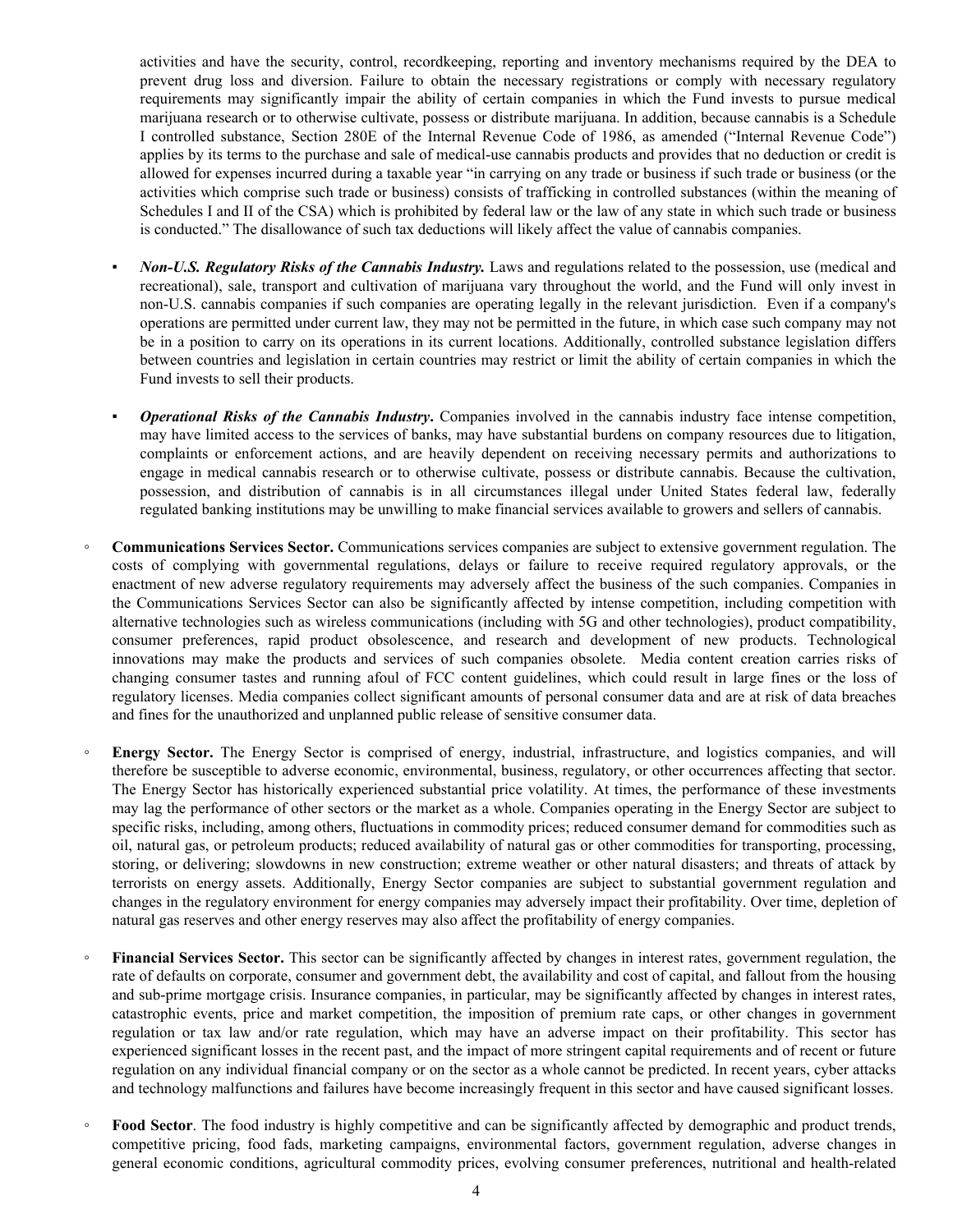concerns, federal, state and local food inspection and processing controls, consumer product liability claims, consumer boycotts, risks of product tampering and the availability and expense of liability insurance.

- **Gambling and Gaming Sector.** The betting industry is characterized by an increasingly high degree of competition among a large number of participants including from participants performing illegal activities or unregulated companies. Expansion of betting in other jurisdictions (both regulated and unregulated) could increase competition with traditional betting companies, which could have an adverse impact on their financial condition, operations and cash flows. In a broader sense, betting companies face competition from all manner of leisure and entertainment activities, including shopping, athletic events, television and movies, concerts and travel. In addition, established jurisdictions could award additional licenses or permit the expansion or relocation of existing betting companies. These companies also may be subject to increasing regulatory constraints, particularly with respect to cybersecurity and privacy. In addition to the costs of complying with such constraints, the unintended disclosure of confidential information, whether because of an error or a cybersecurity event, could adversely affect the reputation, profitability and value of these companies.
- **Healthcare Sector**. Companies in the Healthcare Sector are subject to extensive government regulation and their profitability can be significantly affected by restrictions on government reimbursement for medical expenses, rising costs of medical products and services, pricing pressure (including price discounting), limited product lines, and an increased emphasis on the delivery of healthcare through outpatient services.

The costs associated with developing new drugs can be significant, and the results are unpredictable. Newly developed drugs may be susceptible to product obsolescence due to intense competition from new products and less costly generic products. Moreover, the process for obtaining regulatory approval by the Food and Drug Administration ("FDA") or other governmental regulatory authorities is long and costly and there can be no assurance that the necessary approvals will be obtained or maintained. The values of many companies in the Healthcare Sector are also dependent on the development, protection and exploitation of intellectual property rights and other proprietary information, and the profitability of these companies may be significantly affected by such things as the expiration of patents or the loss of, or the inability to enforce, intellectual property rights.

- Industrials Sector. Companies in the Industrials Sector can be significantly affected by supply and demand both for their specific product or service and for Industrials Sector products in general; a decline in demand for products due to rapid technological developments and frequent new product introduction; government regulation, world events and economic conditions; and the risks associated with potential environmental damage and product liability claims.
- **Information Technology Sector.** Market or economic factors impacting information technology companies and companies that rely heavily on technological advances could have a significant effect on the value of the Fund's investments. The value of stocks of information technology companies and companies that rely heavily on technology is particularly vulnerable to rapid changes in technology product cycles, rapid product obsolescence, government regulation and competition, both domestically and internationally, including competition from foreign competitors with lower production costs. Stocks of information technology companies and companies that rely heavily on technology, especially those of smaller, less-seasoned companies, tend to be more volatile than the overall market. Information technology companies are heavily dependent on patent and intellectual property rights, the loss or impairment of which may adversely affect profitability. Information technology companies and companies that rely heavily on technology may also be prone to operational and information security risks resulting from cyber-attacks and/or technological malfunctions.
- **Materials Sector**. Companies in the Materials Sector may be adversely impacted by the volatility of commodity prices, changes in exchange rates, depletion of resources, over-production, litigation and changes in government regulations, among other factors.
- **Media and Entertainment Sector.** Media and entertainment companies, including companies engaged in the design, production or distribution of goods or services for the media and entertainment industries (including video game publishing, creating interactive worlds and e-sports) may become obsolete quickly. Media and entertainment companies are subject to risks that include cyclicality of revenues and earnings, a decrease in the discretionary income of targeted individuals, changing consumer tastes and interests, fierce competition in the industry and the potential for increased government regulation. Media and entertainment company revenues largely are dependent on advertising spending. A weakening general economy or a shift from online to other forms of advertising may lead to a reduction in discretionary spending on online advertising. Additionally, competitive pressures and government regulation can significantly affect and entertainment companies.
- **Psychedelics Sector.** Psychedelics companies are subject to various laws and regulations that may differ at the state/local and federal level. These laws and regulations may significantly affect a psychedelics company's ability to secure financing,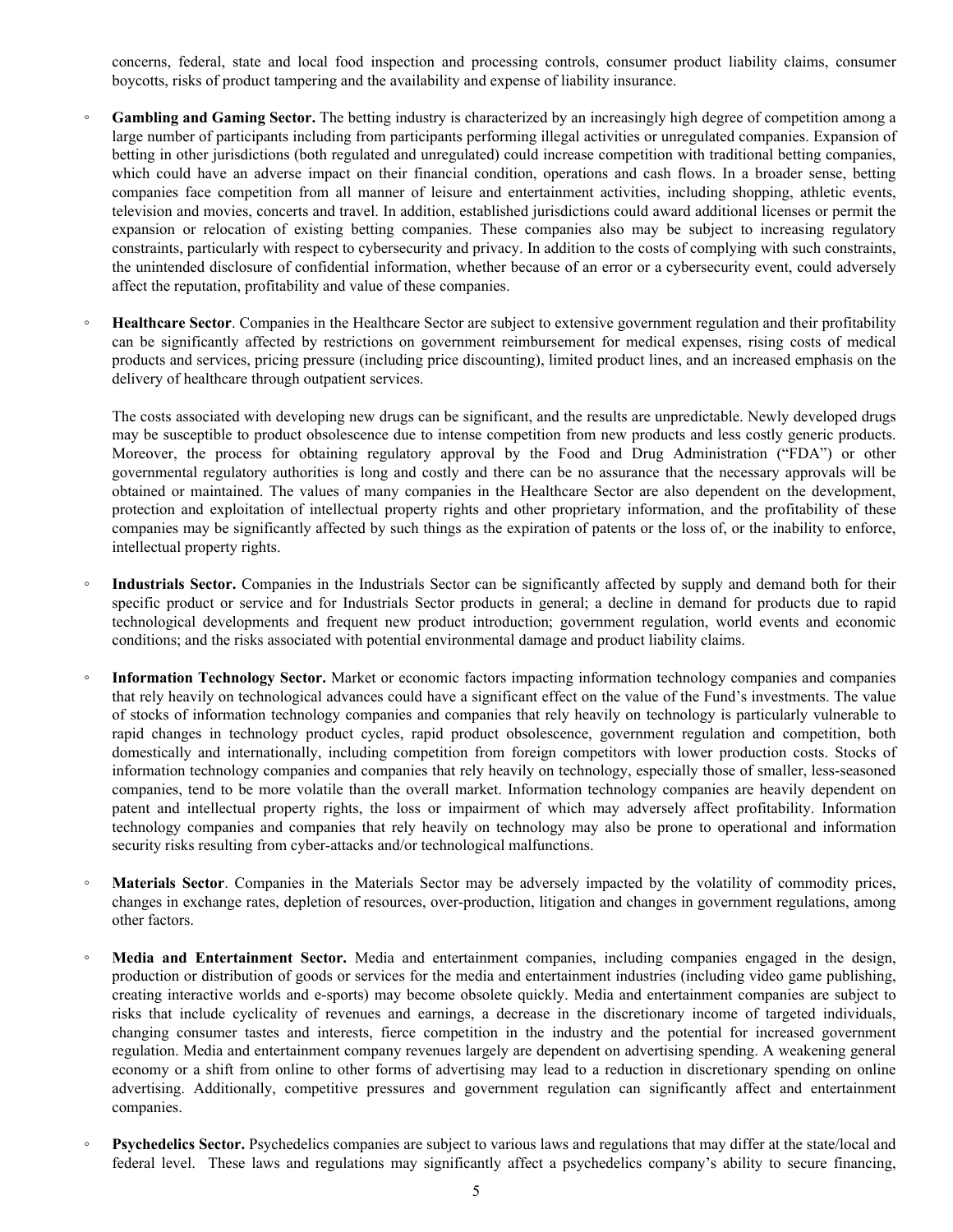impact the market for psychedelics business sales and services, and set limitations on psychedelics use, production, transportation, and storage. There can be no guarantees that such approvals or administrative actions will happen or be favorable for psychedelics companies, and such actions may be subject to lengthy delays, and may require length and expensive clinical trials. Additionally, therapies containing controlled substances may generate public controversy. Political and social pressures and adverse publicity could lead to delays in approval of, and increased expenses for, psychedelics companies and any future therapeutic candidates they may develop. All of these factors and others may prevent psychedelics companies from becoming profitable, which may materially affect the value of certain Fund investments. In addition, psychedelics companies are subject to the risks associated with the biotechnology and pharmaceutical industries.

In Canada, certain psychedelic drugs, including psilocybin, are classified as Schedule III drugs under the Controlled Drugs and Substances Act ("CDSA") and, as such, medical and recreational use is illegal under Canadian federal law. In the United States, most psychedelic drugs, including psilocybin, are classified as Schedule I drugs under the CSA and the Controlled Substances Import and Export Act (the "CSIEA") and, as such, medical and recreational use is illegal under the U.S. federal laws. There is no guarantee that psychedelic drugs will ever be approved as medicines in either jurisdiction.

In the United States, DEA scheduling determinations removing a substance from Schedule I are dependent on FDA approval of a substance or a specific formulation of a substance for a therapeutic or medicinal use. Unless and until psilocybin, psilocin, or other psychedelics-based products receive FDA approval, such products are prohibited from sale, which limits the growth opportunities for certain portfolio companies of the Fund. Even if approved by the FDA, the manufacture, importation, exportation, domestic distribution, storage, sale, and legitimate use of such products will continue to be subject to a significant degree of regulation by the DEA. There can be no guarantees that such approvals or administrative actions will happen or be favorable for psychedelics companies. Such actions may be subject to lengthy delays and may require lengthy and expensive clinical trials. Additionally, therapies containing controlled substances may generate public controversy and carry reputational risk. Political and social pressures and adverse publicity could lead to delays in approval of, and increased expenses for, psychedelics companies and any future therapeutic candidates they may develop. Psychedelics companies also are subject to the risks associated with the biotechnology and pharmaceutical industries. In addition, because certain psychedelic drugs, including psilocybin, are a Schedule I controlled substance, Section 280E of the Internal Revenue Code applies by its terms to the purchase and sale of such psychedelic drugs and provides that no deduction or credit is allowed for expenses incurred during a taxable year "in carrying on any trade or business if such trade or business (or the activities which comprise such trade or business) consists of trafficking in controlled substances (within the meaning of Schedules I and II of the CSA) which is prohibited by federal law or the law of any state in which such trade or business is conducted." The disallowance of such tax deductions will likely affect the value of psychedelic drug-related companies. All of these factors and others may prevent psychedelics companies from becoming profitable, which may materially affect the value of certain Fund investments.

- **Counterparty Risk.** Counterparty risk is the risk that a counterparty to Fund transactions (*e.g.*, prime brokerage or securities lending arrangement or derivatives transaction) will be unable or unwilling to perform its contractual obligation to the Fund. Through these investments and related arrangements (*e.g.*, prime brokerage or securities lending arrangements or derivatives transactions), the Fund is exposed to credit risks that the counterparty may be unwilling or unable to make timely payments or otherwise to meet its contractual obligations. If the counterparty becomes bankrupt or defaults on (or otherwise becomes unable or unwilling to perform) its payment or other obligations to the Fund, the Fund may not receive the full amount that it is entitled to receive or may experience delays in recovering the collateral or other assets held by, or on behalf of, the counterparty. If this occurs, the value of your shares in the Fund will decrease.
- **Depositary Receipt Risk**. Depositary receipts, including ADRs, involve risks similar to those associated with investments in foreign securities, such as changes in political or economic conditions of other countries and changes in the exchange rates of foreign currencies. Depositary receipts listed on U.S. exchanges are issued by banks or trust companies, and entitle the holder to all dividends and capital gains that are paid out on the underlying foreign shares ("Underlying Shares"). When the Fund invests in depositary receipts as a substitute for an investment directly in the Underlying Shares, the Fund is exposed to the risk that the depositary receipts may not provide a return that corresponds precisely with that of the Underlying Shares. Because the Underlying Shares trade on foreign exchanges that may be closed when the Fund's primary listing exchange is open, the Fund may experience premiums and discounts greater than those of funds without exposure to such Underlying Shares.
- **Derivatives Risk.** Derivatives may pose risks in addition to and greater than those associated with investing directly in securities, currencies or other investments, including risks relating to leverage, imperfect correlations with underlying investments or the Fund's other portfolio holdings, high price volatility, lack of availability, counterparty credit, liquidity, valuation and legal restrictions. Their use is a highly specialized activity that involves investment techniques and risks different from those associated with ordinary portfolio securities transactions. The Fund's use of derivatives to obtain short exposure, if any, may result in greater volatility of the Fund's NAV per share. If the Adviser is incorrect about its expectations of market conditions, the use of derivatives could also result in a loss, which in some cases may be unlimited. In addition, the Fund's use of derivatives may cause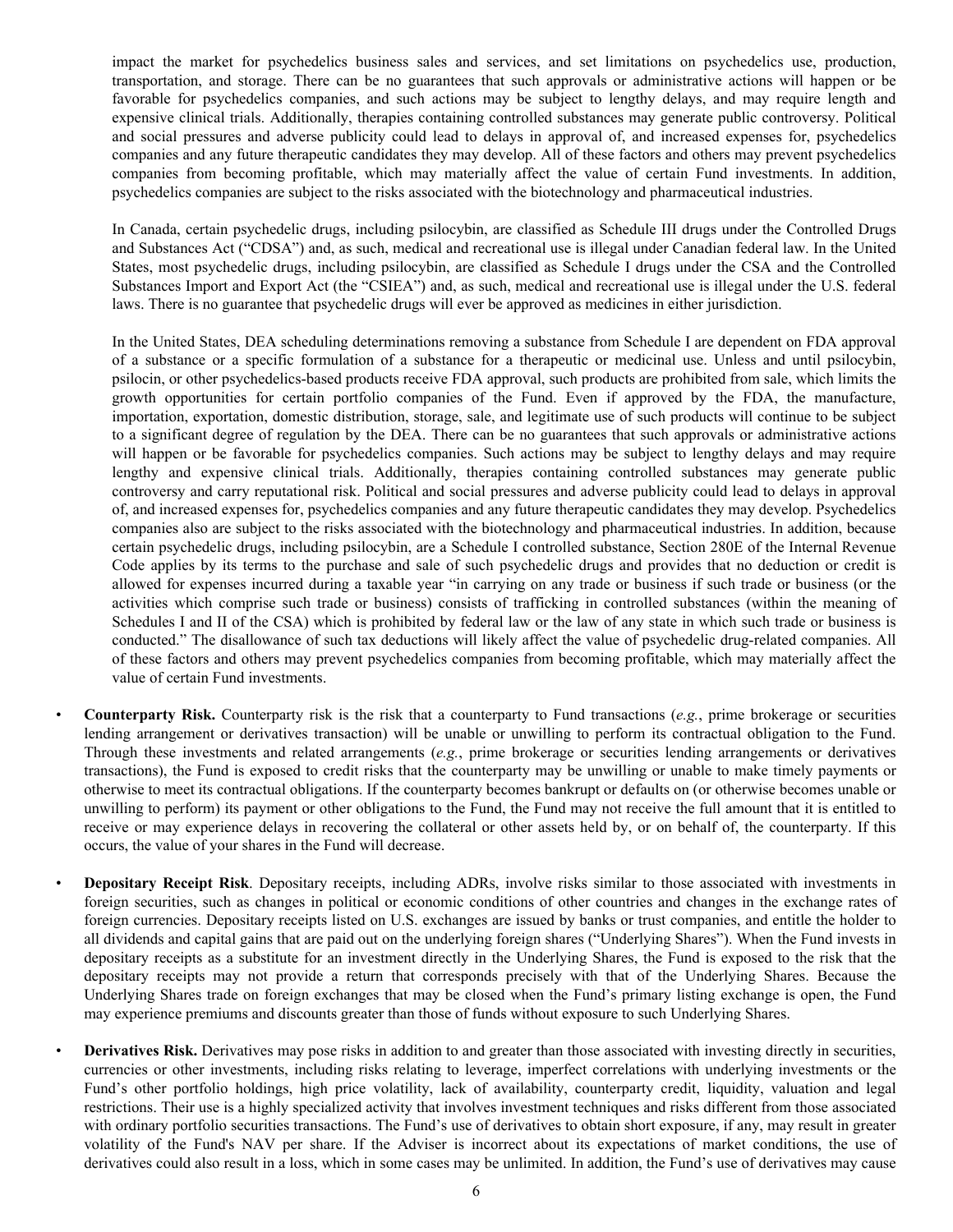the Fund to realize higher amounts of short-term capital gains (generally taxed at ordinary income tax rates) than if the Fund had not used such instruments. Some of the derivatives in which the Fund invests may be traded (and privately negotiated) in the OTC market. OTC derivatives are subject to heightened counterparty credit, liquidity and valuation risks. Certain risks also are specific to the derivatives in which the Fund invests.

- **Options Risk.** The prices of options may change rapidly over time and do not necessarily move in tandem with the price of the underlying securities. Selling call options reduces the Fund's ability to profit from increases in the value of the Fund's equity portfolio, and purchasing put options may result in the Fund's loss of premiums paid in the event that the put options expire unexercised. To the extent that the Fund reduces its put option holdings relative to the number of call options sold by the Fund, the Fund's ability to mitigate losses in the event of a market decline will be reduced.
- **Emerging Markets Risk.** The Fund may invest in companies organized in emerging market nations. Investments in securities and instruments traded in developing or emerging markets, or that provide exposure to such securities or markets, can involve additional risks relating to political, economic, or regulatory conditions not associated with investments in U.S. securities and instruments or investments in more developed international markets. Such conditions may impact the ability of the Fund to buy, sell or otherwise transfer securities, adversely affect the trading market and price for Shares and cause the Fund to decline in value.
- **Equity Investing Risk.** The values of equity securities could decline generally or could underperform other investments due to factors affecting a specific issuer, market or securities markets generally.
- **ETF Risks.** The Fund is an ETF, and, as a result of this structure, is exposed directly or indirectly to the following risks:
	- *Authorized Participants, Market Makers, and Liquidity Providers Concentration Risk*. The Fund has a limited number of financial institutions that may act as Authorized Participants ("APs"). In addition, there may be a limited number of market makers and/or liquidity providers in the marketplace. To the extent either of the following events occur, Shares may trade at a material discount to NAV and possibly face delisting: (i) APs exit the business or otherwise become unable to process creation and/or redemption orders and no other APs step forward to perform these services, or (ii) market makers and/or liquidity providers exit the business or significantly reduce their business activities and no other entities step forward to perform their functions.
	- *Costs of Buying or Selling Shares.* Due to the costs of buying or selling Shares, including brokerage commissions imposed by brokers and bid/ask spreads, frequent trading of Shares may significantly reduce investment results and an investment in Shares may not be advisable for investors who anticipate regularly making small investments.
	- *Shares May Trade at Prices Other Than NAV.* As with all ETFs, Shares may be bought and sold in the secondary market at market prices. Although it is expected that the market price of Shares will approximate the Fund's NAV, there may be times when the market price of Shares is more than the NAV intra-day (premium) or less than the NAV intra-day (discount) due to supply and demand of Shares or during periods of market volatility. This risk is heightened in times of market volatility, periods of steep market declines, and periods when there is limited trading activity for Shares in the secondary market, in which case such premiums or discounts may be significant. Because securities held by the Fund may trade on foreign exchanges that are closed when the Fund's primary listing exchange is open, the Fund is likely to experience premiums or discounts greater than those of domestic ETFs.
	- *Trading*. Although Shares are listed for trading on the NYSE Arca, Inc. (the "Exchange") and may be traded on U.S. exchanges other than the Exchange, there can be no assurance that Shares will trade with any volume, or at all, on any stock exchange. In stressed market conditions, the liquidity of Shares may begin to mirror the liquidity of the Fund's underlying portfolio holdings, which can be significantly less liquid than Shares.
	- **Foreign Securities Risk.** Investments in securities of non-U.S. companies, including ADRs, involve certain risks that may not be present with investments in U.S. companies. For example, investments in securities of non-U.S. companies may be subject to risk of loss due to foreign currency fluctuations or to political or economic instability. Investments in non-U.S. companies also may be subject to withholding or other taxes. These and other factors can make investments in the Fund more volatile and potentially less liquid than other types of investments.
	- **Geographic Investment Risk.** To the extent the Fund invests a significant portion of its assets in the securities of companies of a single country or region, it is more likely to be impacted by events or conditions affecting that country or region.
		- *Canada-Specific Risk*. Because investments in the metals and mining industry may be geographically concentrated in Canadian companies or companies that have a significant presence in Canada, investment results could be dependent on the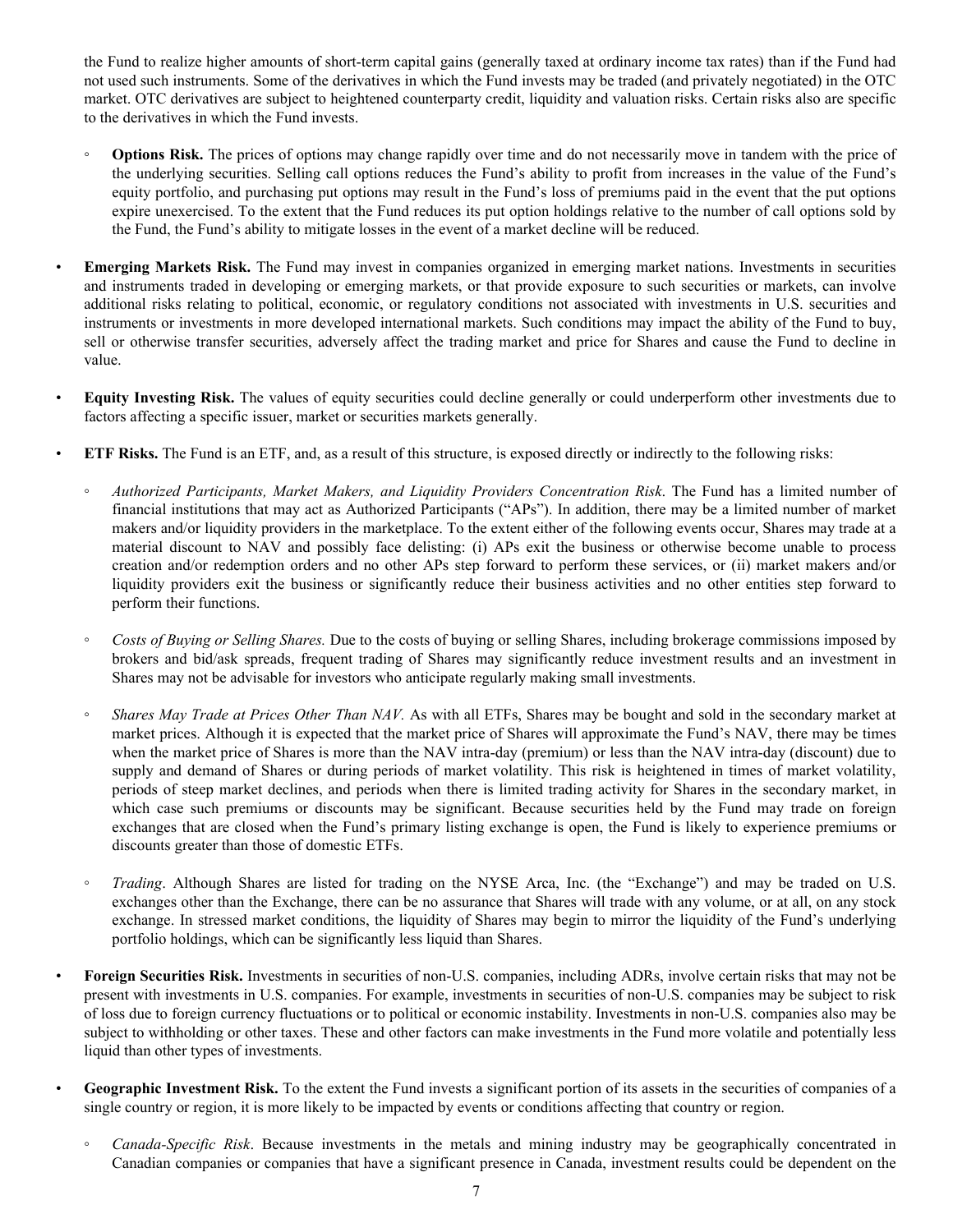financial condition of the Canadian economy. The Canadian economy is reliant on the sale of natural resources and commodities, which can pose risks such as the fluctuation of prices and the variability of demand for exportation of such products. Changes in spending on Canadian products by the economies of other countries or changes in any of these economies may cause a significant impact on the Canadian economy.

- Growth Investing Risk. Growth stocks can be volatile for several reasons. Since those companies usually invest a high portion of earnings in their businesses, they may lack the dividends of value stocks that can cushion stock prices in a falling market. The prices of growth stocks are based largely on projections of the issuer's future earnings and revenues. If a company's earnings or revenues fall short of expectations, its stock price may fall dramatically.
- **Investment Company Risk.** The risks of investing in investment companies, such as ETFs, typically reflect the risks of the types of instruments in which the investment companies invest. By investing in another investment company, the Fund becomes a shareholder of that investment company and bears its proportionate share of the fees and expenses of the other investment company. The Fund may be subject to statutory limits with respect to the amount it can invest in other ETFs, which may adversely affect the Fund's ability to achieve its investment objective. ETFs may be less liquid than other investments, and thus their share values more volatile than the values of the investments they hold. Investments in ETFs are also subject to the "ETF Risks" described above.
- **Management Risk.** The Fund is actively managed using proprietary investment strategies and processes. There can be no guarantee that the Adviser's judgments about the attractiveness, value and potential appreciation of particular investments and strategies for the Fund will be correct or produce the desired results or that the Fund will achieve its investment objective. If the Adviser fails to accurately evaluate market risk or appropriately react to current and developing market conditions, the Fund's share price may be adversely affected.

# • **Market Capitalization Risk.**

- *Large-Capitalization Investing.* The securities of large-capitalization companies may be relatively mature compared to smaller companies and therefore subject to slower growth during times of economic expansion. Large-capitalization companies may also be unable to respond quickly to new competitive challenges, such as changes in technology and consumer tastes.
- *Mid-Capitalization Investing.* The securities of mid-capitalization companies may be more vulnerable to adverse issuer, market, political, or economic developments than securities of large-capitalization companies. The securities of midcapitalization companies generally trade in lower volumes and are subject to greater and more unpredictable price changes than large capitalization stocks or the stock market as a whole. Some medium capitalization companies have limited product lines, markets, financial resources, and management personnel and tend to concentrate on fewer geographical markets relative to large-capitalization companies.
- *Small-Capitalization Investing*. The securities of small-capitalization companies may be more vulnerable to adverse issuer, market, political, or economic developments than securities of larger-capitalization companies. The securities of smallcapitalization companies generally trade in lower volumes and are subject to greater and more unpredictable price changes than larger capitalization stocks or the stock market as a whole. Some small capitalization companies have limited product lines, markets, and financial and managerial resources and tend to concentrate on fewer geographical markets relative to large- or mid-capitalization companies. There is typically less publicly available information concerning smallercapitalization companies than for larger, more established companies. Small-capitalization companies also may be particularly sensitive to changes in interest rates, government regulation, borrowing costs and earnings.

Market Risk. The trading prices of securities and other instruments fluctuate in response to a variety of factors. These factors include events impacting the entire market or specific market segments, such as political, market and economic developments, as well as events that impact specific issuers. The Fund's NAV and market price, like security and commodity prices generally, may fluctuate significantly in response to these and other factors. As a result, an investor could lose money over short or long periods of time. U.S. and international markets have experienced significant periods of volatility in recent years due to these factors, including the impact of the coronavirus (COVID-19) pandemic and related public health issues, growth concerns in the U.S. and overseas, uncertainties regarding interest rates, trade tensions and the threat of tariffs imposed by the U.S. and other countries. These developments as well as other events could result in further market volatility and negatively affect financial asset prices, the liquidity of certain securities and the normal operations of securities exchanges and other markets. It is unknown how long circumstances related to the pandemic will persist, whether they will reoccur in the future, whether efforts to support the economy and financial markets will be successful, and what additional implications may follow from the pandemic. The impact of these events and other epidemics or pandemics in the future could adversely affect Fund performance.